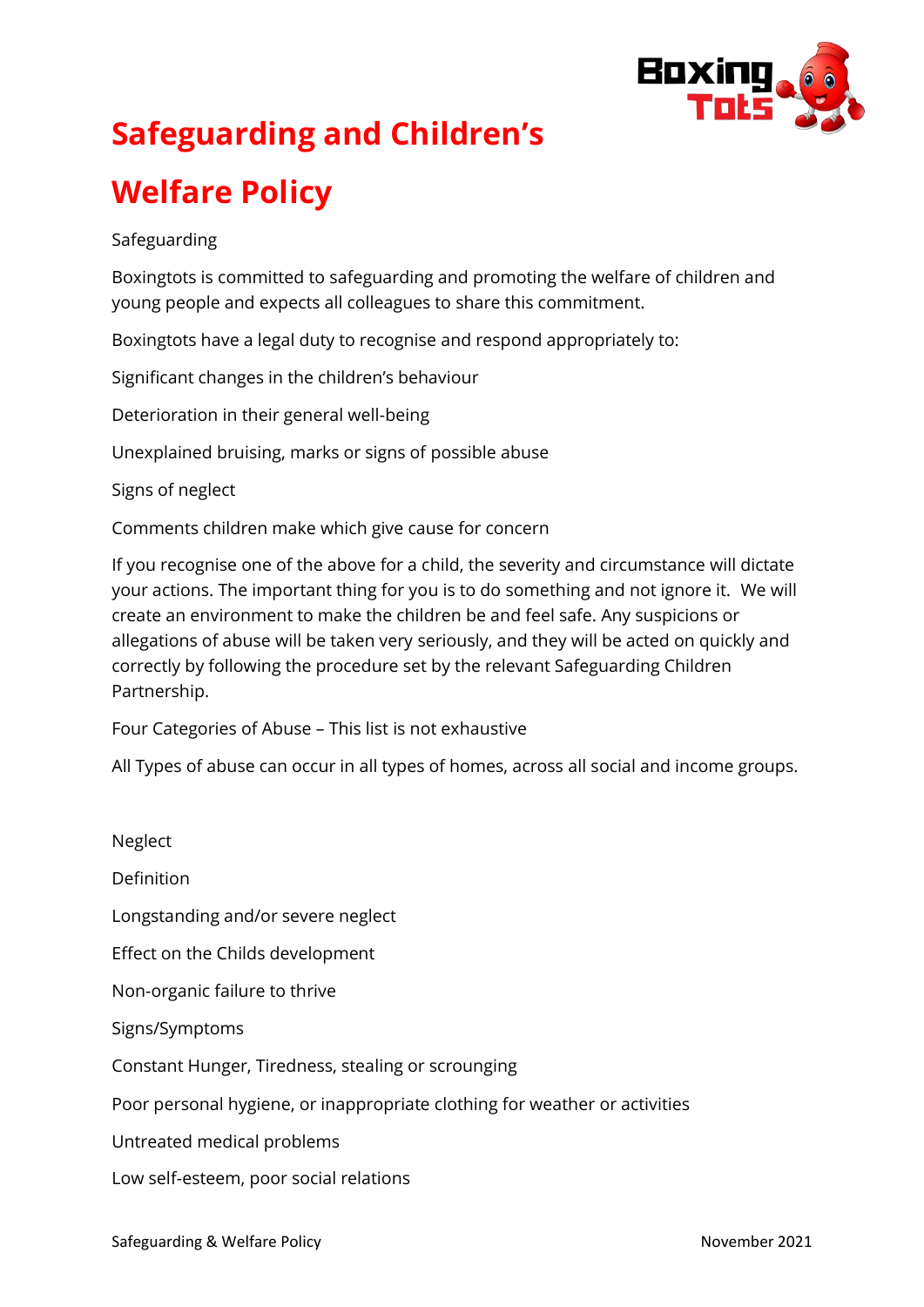

Physical

Definition

Deliberate injury to the child – allowing injury.

Beyond 'reasonable' chastisement

Poisoning, inc. alcohol

Withholding drugs or apparatus

Both the use of an implement e.g. a belt or a physical strike that leave a mark are illegal

Signs/Symptoms

Unexplained or untreated injured, especially if repetitive

Refusal to discuss injuries, and untreated injuries

Shrinking from physical contact

Fear of returning home, undressing, or medical help

Aggression or bullying

Unexplained pattern of absences which may server to hide bruises or other physical injuries

#### Sexual

#### Definition

Sexual exploitation of any kind including watching others and viewing pornographic material

#### Signs/Symptoms

Sexual awareness inappropriate to the child's age, through drawings, games, vocabulary etc

Frequent public masturbation

Attempts to teach other children about sexual activity

Aggressiveness, anger, anxiety, fearfulness

This is a short summary, there are other signs, individual to certain children

#### Emotional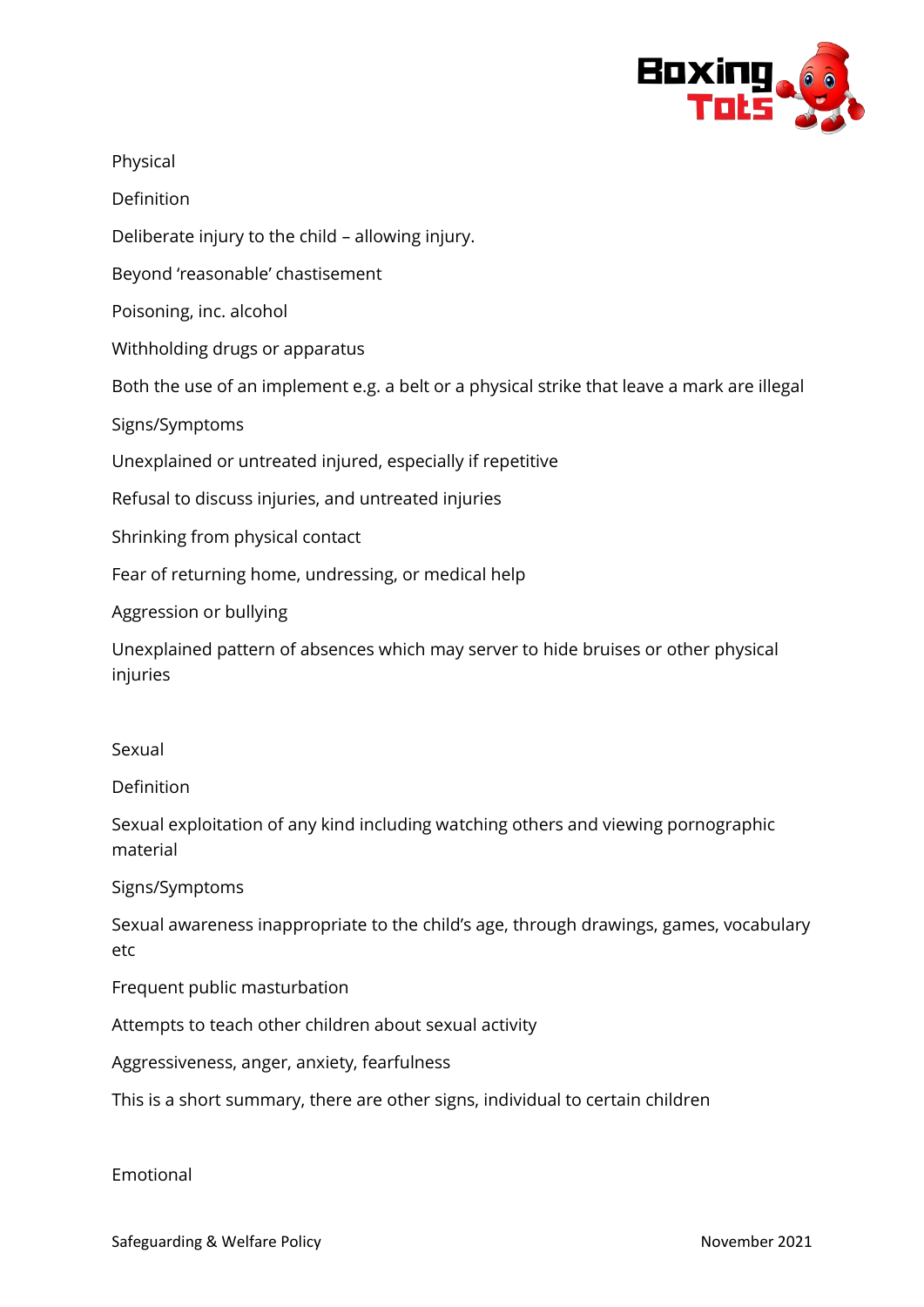

Definition

Must be persistent

Must undermine the child's sense of self worth

Might reflect poor parenting skills

Includes witnessing domestic violent of primary carer

Signs/Symptoms

Continual self-depreciation, self-harm or mutilation

Inappropriate response to painful situations

Compulsive stealing/scrounging

Air of detachment, social isolation or desperate attention seeking behaviour, depression or withdrawal. Eating problems, either overeating or a lack of appetite

## Child Sexual Exploitation CSE

Involves exploitative situations where a child, male or female, receives something from an adult as a result of engaging in sexual activity. This can be seemingly 'consensual' relationships to serious organised crime gangs. There will be an imbalance of power where the perpetrator holds power over the victim. Technology is often used. This is a serious crime.

## Female Genital Mutilation FGM

This is illegal and a form of child abuse. It involves a procedure to remove all or some of the female genitalia or any other injury to these organs. It is a legal duty to report *known cases* to the police.

#### Forced Marriage

Is illegal and a form of child abuse. A marriage entered without the full and free consent of one or both parties, where violence, treats or coercion is used.

#### Peer on Peer Abuse

Children can be vulnerable to abuse by their peers. Such abuse should be taken as seriously as abuse by adults and should be subject to the same child protection procedures.

Dealing with a Disclosure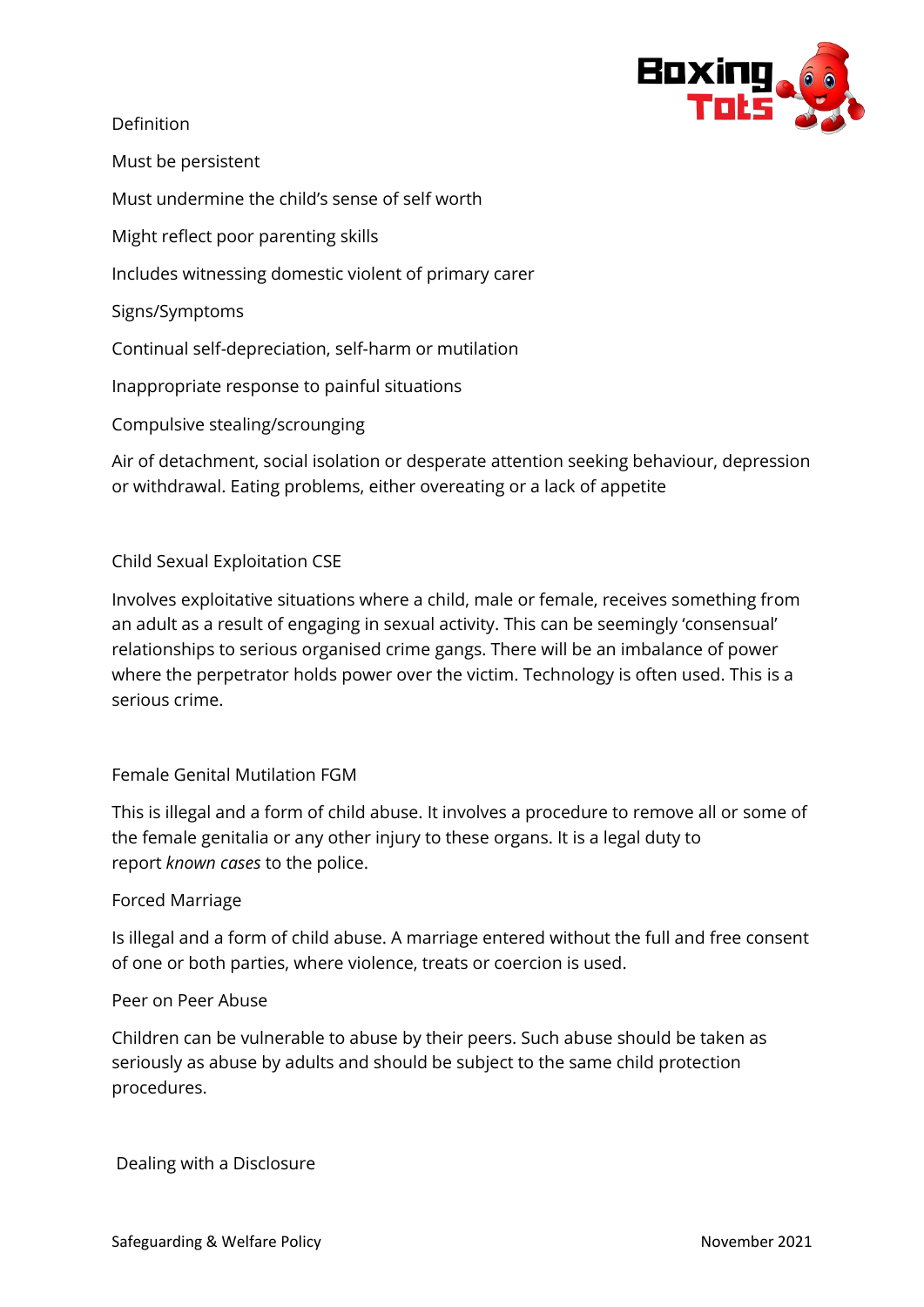

Listen and stay calm. Do not condemn the abuser, do not judge, do not ma you can't keep

Reassure them. Tell them that you believe them. Tell them that it happens to others and that they are brave to tell you.

Stay with them. If you can 'ground' them ("grounding" means to draw the child back to a more comfortable state of mind through things like normal conversation e.g. what activities have you done today, what's your favourite TV program)

Accurately record the child words. Make it clear whether it is a fact, opinion or hearsay.

Report it to your relevant manger or head office as soon as possible; they will know the right procedure to follow. In some cases, they will speak to the parents first or report to the local safe guarding children's board.

If a third party expresses concern that a child is being abused, we will encourage them to contact Social Care directly. If they will not do so, we will explain that the Club is obliged to, and the incident will be logged accordingly.

If you have any concerns about a child's welfare at your club, do not keep it to yourself. Write it down and take advice. Only speak with your relevant manger or directly to the qualified designated persons for child protection at head office.

If you are not satisfied with an outcome or anything related to how Boxingtots have conducted themselves, you will find the Local Authority contact details on the club noticeboard and can report directly to them.

# Protecting yourself

Part of safeguarding is also to protect yourself from allegations and to ensure your actions are not misinterpreted by anyone. Do this by observing the following:

Avoid being alone with a child

Take a register of which children are with you for each session, noting the time of the session.

If you take a child somewhere e.g. an empty room, do not enter with them, wait outside. If you have to enter the room, it's vital you keep all doors open.

# Do not play-fight

Children should not be encouraged to sit on your lap

Challenge any child using 'bad' language

Never let children touch themselves or others inappropriately in any form

Never let a child's allegation go unchallenged, unrecorded or not acted on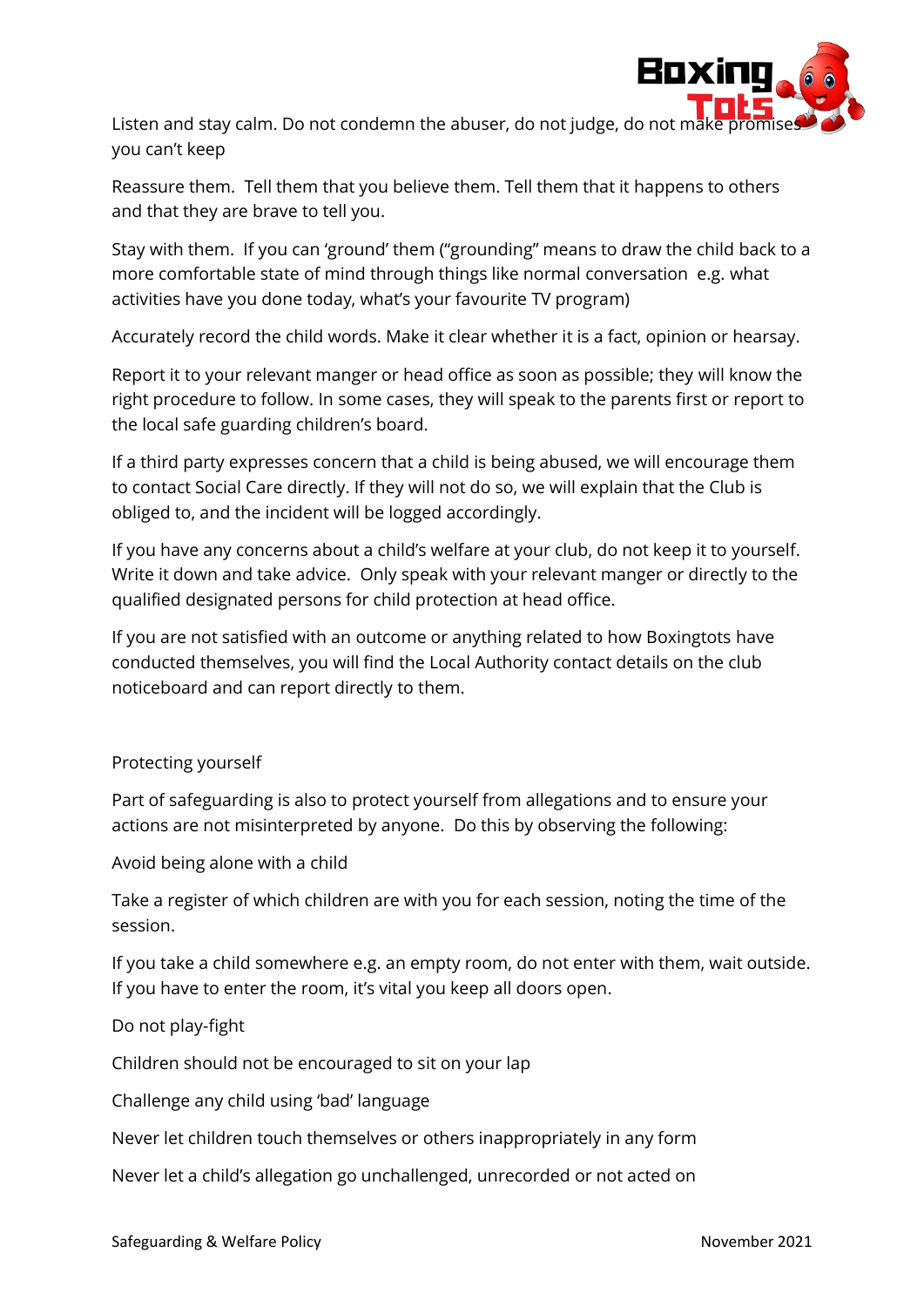

Never do personal things for children that they are capable of doing them Encourage children to help each other.

Do not build 'special' relationships with individual children

You must not, before, during or after your employment make or accept any contact with a child or a friend of a child you know through your work with Boxingtots or through social networking websites.

Any images of children taken on site must only be of those children whose parents allow photos to be taken. Colleagues should not take any photos off site.

Any images taken must be appropriate.

It is each individual colleagues personal responsibility to delete any images from cameras, phones and recording devices.

Images must not be published elsewhere without the authorisation of a company director.

## Whistle Blowing

Boxingtots will not accept or condone any behaviour by colleagues or other adults associated with the Club that is contrary to our Aims and Objectives, Policies and Procedures. We will actively encourage and fully support the reporting of such behaviour. We will do this by:

Promoting an environment of mutual respect, trust and open communication.

Promoting an environment that is free from bullying, harassment and discrimination.

Treating everyone equally and fairly, with dignity and respect and by valuing individual differences.

Ensuring that the quality of the work of each colleague/volunteer is effectively monitored as well as the work of the club as a whole.

Ensure that procedures are in place for reporting unacceptable behaviours/practices.

Provide colleagues with a number of ways to report including a confidential form on our website.

Actively supporting colleagues/volunteers that 'blow the whistle' both during the investigation and after, and in line with the relevant legislation.

Allegation against a person within Boxingtots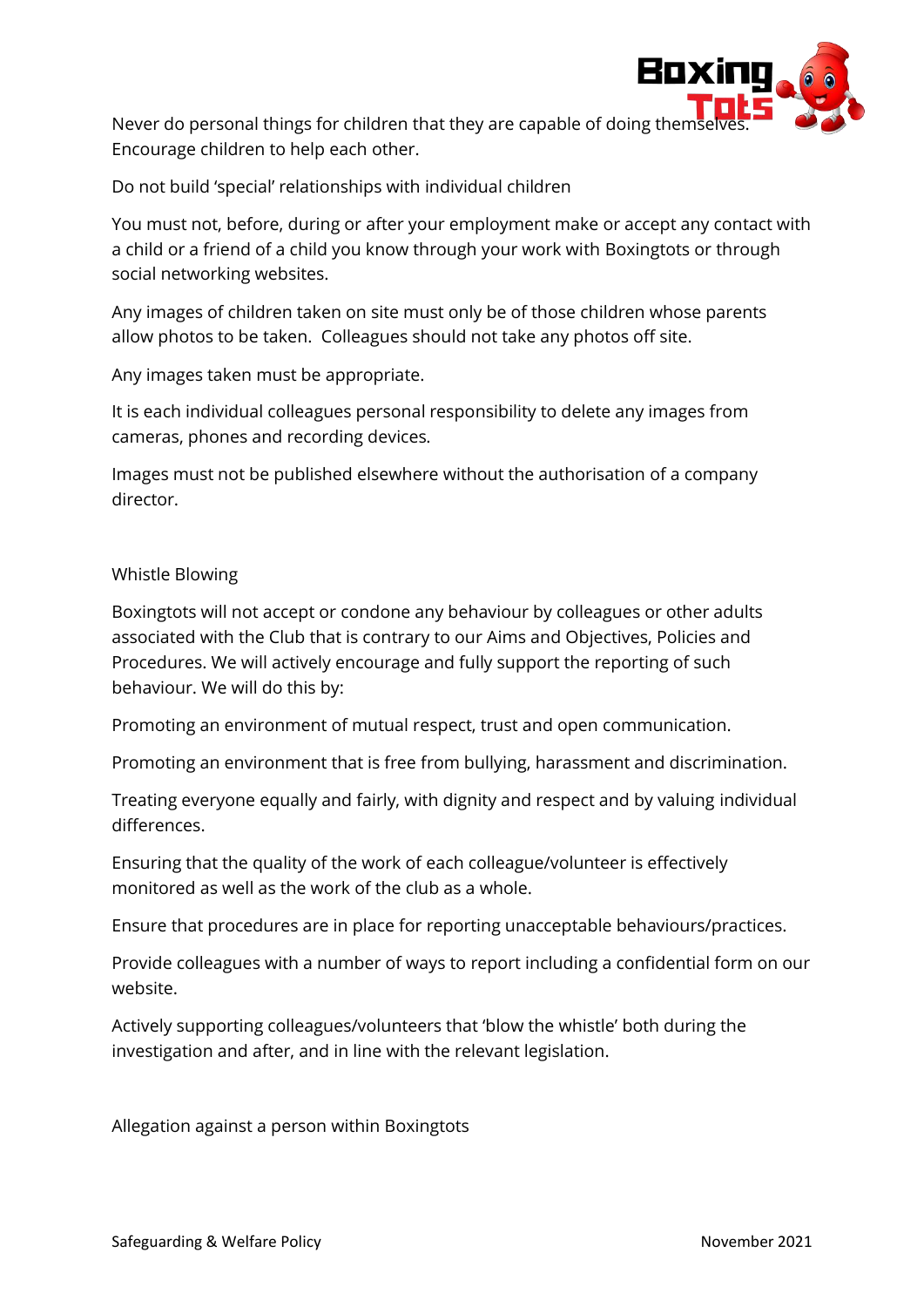

If there is a serious allegation of abuse made against you, Boxingtots will h suspend you whilst the investigation is carried out. This is to protect all parties, including you. You should:

Stay calm

Follow the manager's instructions

Co-operate with questions and enquires

Seek advice – head office or citizens advice bureau.

Not confront the accuser

Not speak with your 'victim'

Be supported through the process by a designated person at head office and/or your manager.

We provide a form on our website for concerned parties to report any worries directly to the Safeguarding Lead. We take all allegations seriously and will seek advice from the LADO.

Boxingtots has a legal duty to inform the Disclosure and Barring Service of any suspicions of any allegations even if colleagues leave before an investigation is started or completed.

## Allegation against an Adult Outside of Boxingtots

If you have any concerns about an adult's behaviour, even if they do not work for Boxingtots, for example a parent, other provider on a school site, a member of school staff, etc. you have a duty to report your concerns using our normal procedure of escalating to your manager or the company safeguarding lead.

Promoting awareness among colleagues

The Club promotes awareness of child abuse issues through its colleague training. The Club ensures that:

Its designated CPO has relevant experience and receives appropriate training

Safe recruitment practices are followed for all new colleagues

All colleagues have a copy of this Child Protection Policy, understand its contents and are vigilant to signs of abuse or neglect

All colleagues are aware of the 'Safeguarding Children Procedure for colleagues' poster displayed on the site information board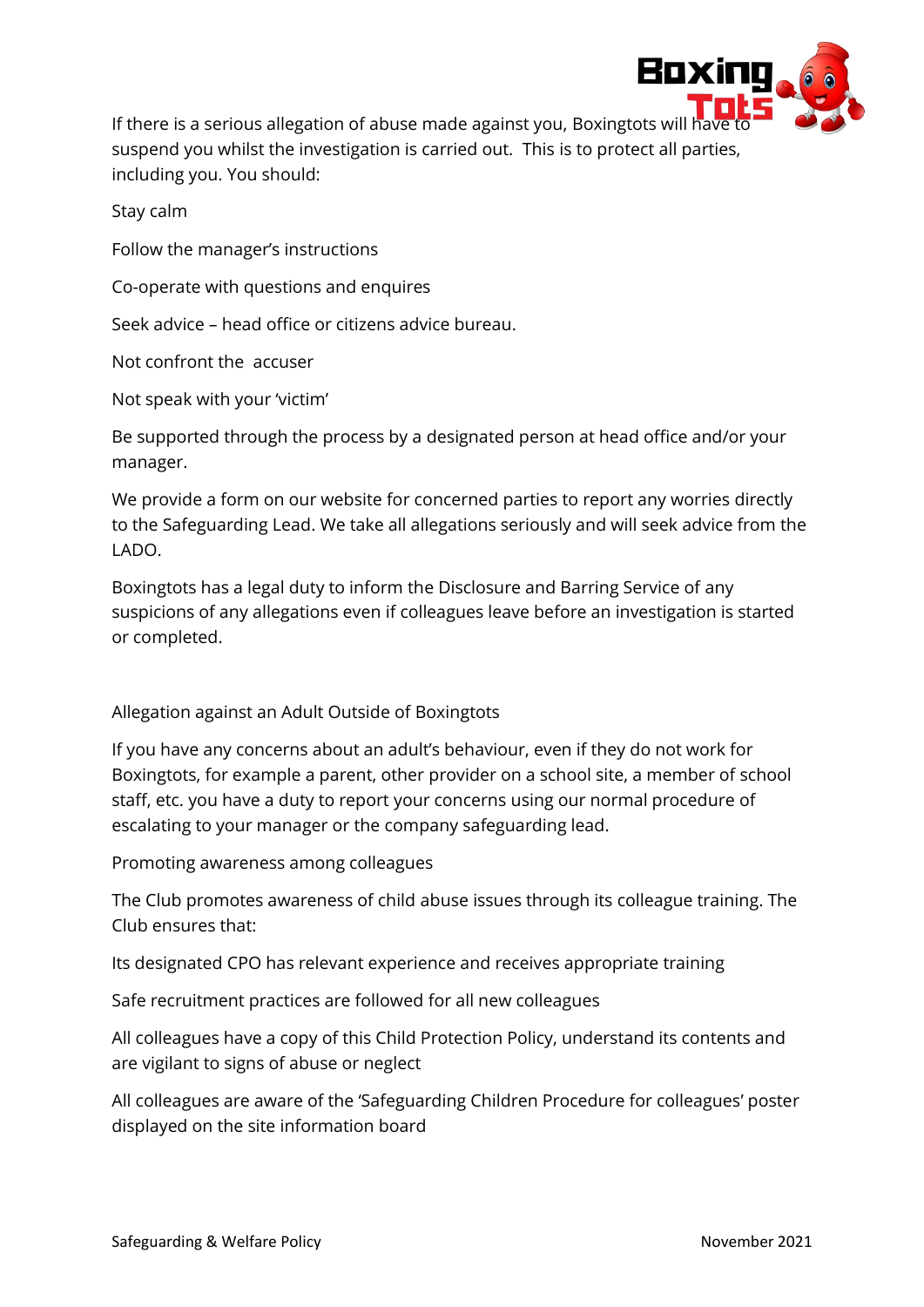

All colleagues are aware of their statutory requirements with regards to the of information or discovery of child abuse

Colleagues are familiar with 'Site specific' Safeguarding information (Local Authority) which can be found within the club's own SharePoint folder

Its procedures are in line with the guidance in 'Working Together to Safeguard Children (2018)' and that colleagues are familiar with the 'What To Do If You're Worried A Child Is Being Abused' flowchart

Good practice guidelines

All personnel should be encouraged to demonstrate exemplary behaviour in order to promote children's welfare and reduce the likelihood of allegations being made. The following are common sense examples of how to create a positive culture and climate.

Good practice means:

Always working in an open environment (e.g. avoiding private or unobserved situations and encouraging open communication with no secrets).

Treating all young people/disabled adults equally, and with respect and dignity.

Always putting the welfare of each young person first, before winning or achieving goals.

Building balanced relationships based on mutual trust which empowers children to share in the decision-making process.

Making activities fun, enjoyable and promoting fair play.

Being an excellent role model – this includes not smoking or drinking alcohol in the company of young people.

Giving enthusiastic and constructive feedback rather than negative criticism.

Recognising the developmental needs and capacity of young people and disabled adults – avoiding excessive training or competition and not pushing them against their will.

Keeping a written record of any injury that occurs, along with the details of any treatment given.

Practices never to be sanctioned

The following should never be sanctioned. You should never:

Engage in rough, physical or sexually provocative games, including horseplay

Allow or engage in any form of inappropriate touching

Allow children to use inappropriate language unchallenged

Make sexually suggestive comments to a child, even in fun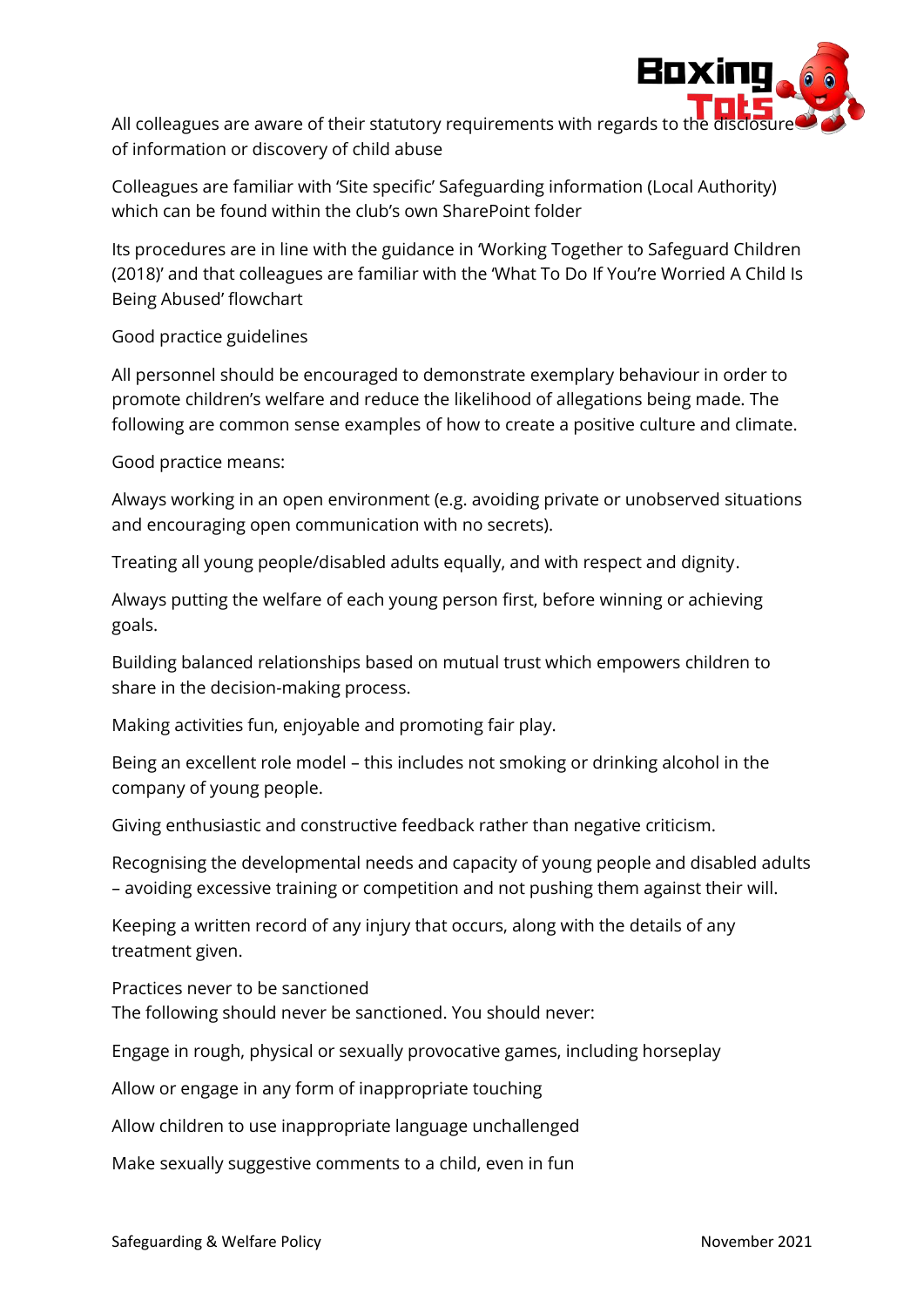

Reduce a child to tears as a form of control

Fail to act upon and record any allegations made by a child

Do things of a personal nature for children or disabled adults, that they can do for themselves

Incidents that must be reported/recorded

If any of the following occur, you should report this immediately to the appropriate officer and record the incident. You should also ensure the parents of the child are informed:

If you accidentally hurt a player

If he/she seems distressed in any manner

If a player appears to be sexually aroused by your actions

If a player misunderstands or misinterprets something you have done.

Use of mobile phones and cameras

Please see our Smart Devices Policy in the section below for full details and guidance of the use of mobiles and cameras in our clubs.

#### Prevent Duty

Boxingtots recognises their duty to prevent children and families being drawn into terrorist or extremist behaviour and employ the following methods:

Follows the guidance in the government document 'Prevent duty guidance for England and Wales 2015'

Colleagues have access to Prevent training

We value all children and their families equally

We promote the development of positive attitudes and behaviours to all people, whether they are different from or similar to themselves

We have a commitment to challenging prejudice

Report any concerns about children, colleagues or families to the relevant authorities